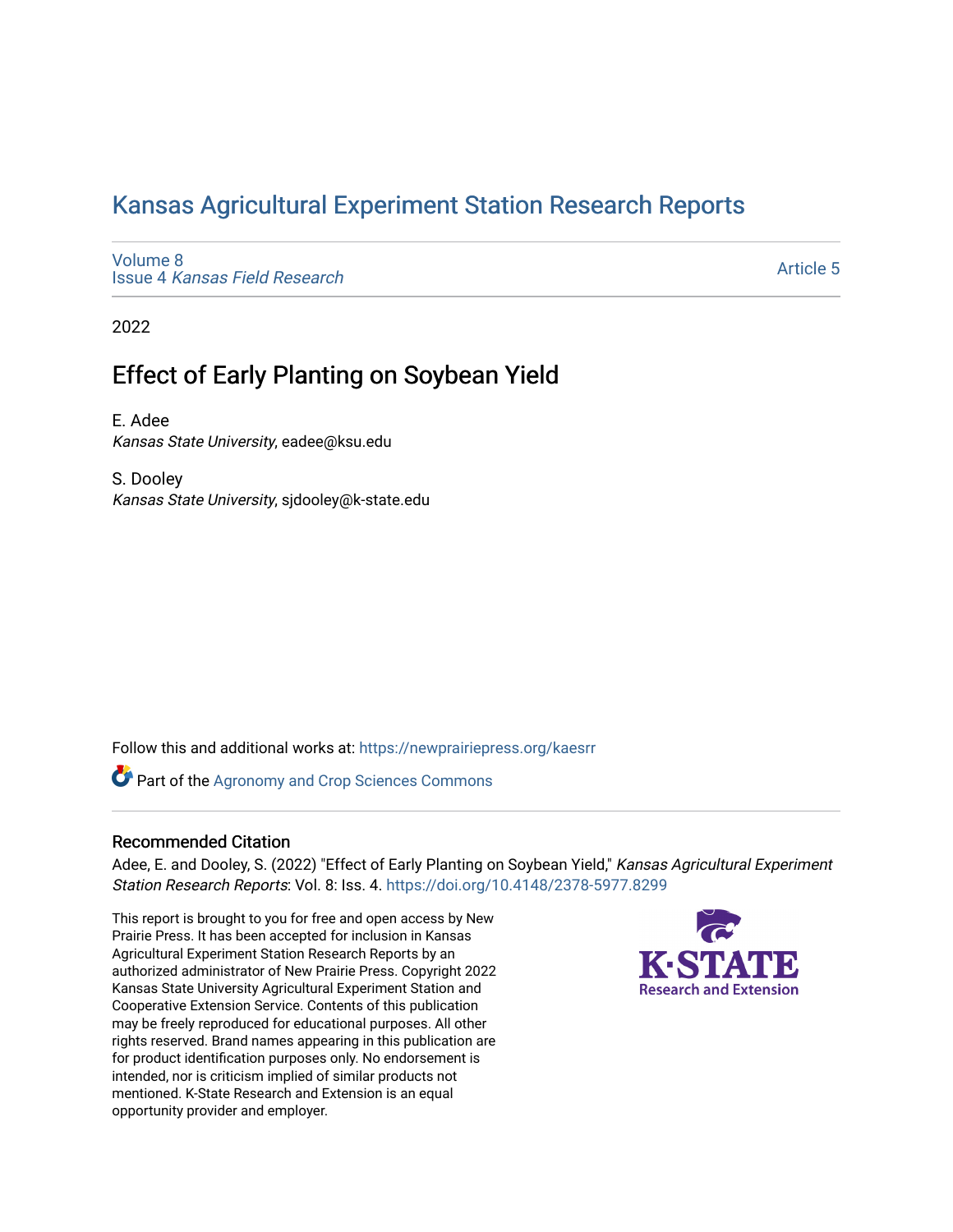## Effect of Early Planting on Soybean Yield

### **Abstract**

In an effort to increase soybean yield potential, early planting dates have been promoted as a management practice that can increase soybean yields. Early planting of soybeans can be a relative term, meaning late April/early May for some soybean producers in Kansas. For the purpose of this study, the definition of early planted soybeans is late March/early April. Theoretically, the earlier planting date could allow for more vegetative growth and absorption of more light before blooming, increasing the yield potential. With the improvement of soybean seed treatments to protect seed when emergence is slowed due to cool and wet conditions, the early planting may be a viable option. The planting dates were late March, mid-late April, and May. One of the variety/population treatments planted early yielded 6 bu/a better than the next highest yield at the mid-April planting date at Topeka. None of the other variety/ population combinations yielded higher than the mid-late April planting dates at either location.

### Keywords

soybean, planting date, early planting

### Creative Commons License



This work is licensed under a [Creative Commons Attribution 4.0 License](https://creativecommons.org/licenses/by/4.0/).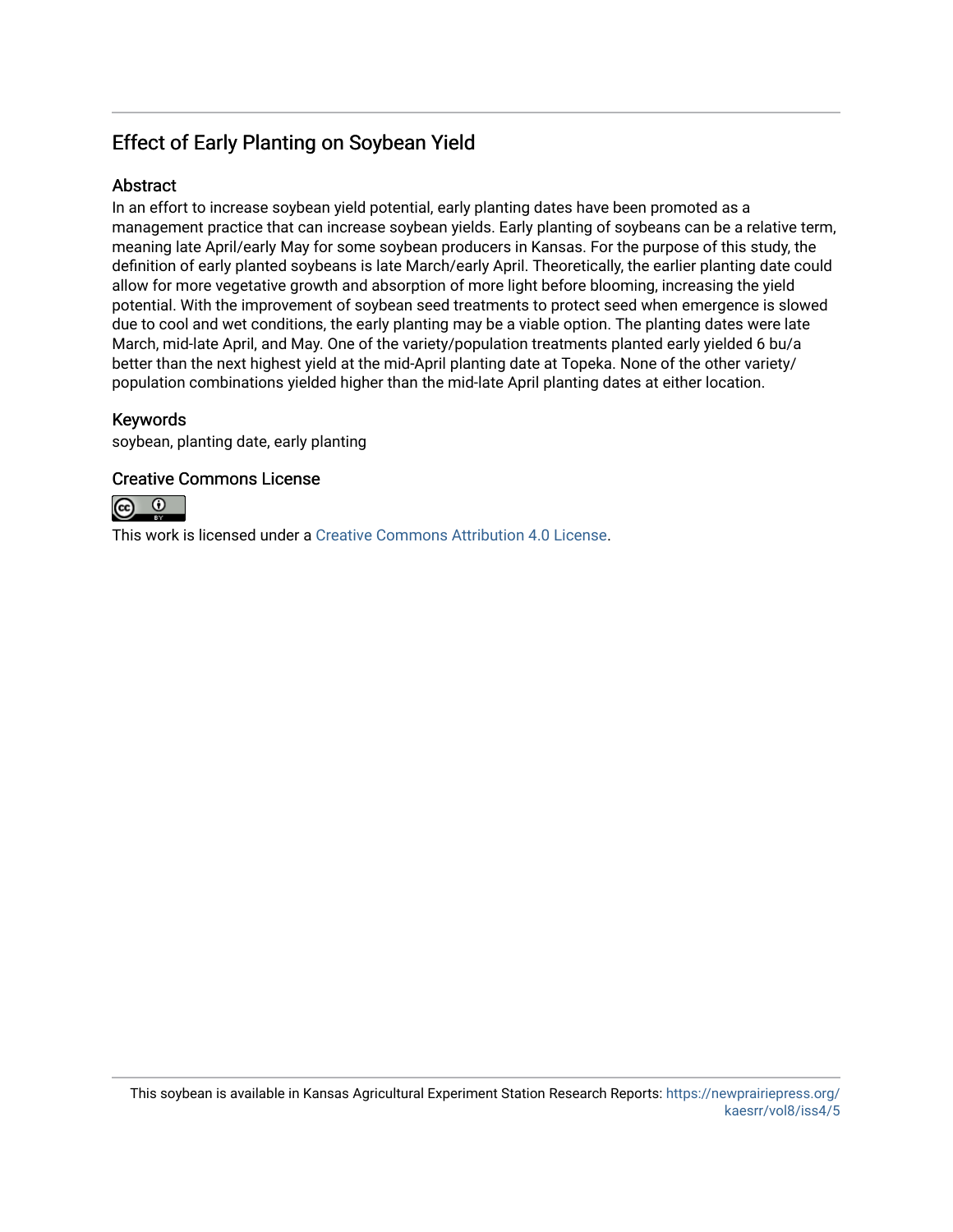

# Kansas Field Research 2022



## Effect of Early Planting on Soybean Yield

*E. Adee and S. Dooley*

### **Summary**

In an effort to increase soybean yield potential, early planting dates have been promoted as a management practice that can increase soybean yields. Early planting of soybeans can be a relative term, meaning late April/early May for some soybean producers in Kansas. For the purpose of this study, the definition of early planted soybeans is late March/early April. Theoretically, the earlier planting date could allow for more vegetative growth and absorption of more light before blooming, increasing the yield potential. With the improvement of soybean seed treatments to protect seed when emergence is slowed due to cool and wet conditions, the early planting may be a viable option. The planting dates were late March, mid-late April, and May. One of the variety/population treatments planted early yielded 6 bu/a better than the next highest yield at the mid-April planting date at Topeka. None of the other variety/population combinations yielded higher than the mid-late April planting dates at either location.

## Procedures

In 2021, early soybean planting studies were conducted at two Kansas State University Experiment fields, the Kansas River Valley (Topeka) and North Central (Scandia). The experiment at Topeka was irrigated, receiving 3.2 inches of water from August 2 to September 8. The experiment at Scandia was dryland. Two varieties were planted at two seeding rates (100,000 and 150,000 seeds/a) at each of three planting dates in both studies. The varieties at Topeka were Asgrow AG37XF1 (Maturity Group 3.7) and AG40XF0 (MG 4.0) treated with Acceleron + ILeVO, and at Scandia were Golden Harvest GH3442XF (MG 3.4) and GH4452XF (MG 4.4) treated with Cruisermaxx + Vibrance + Saltro. The planting dates at Topeka were March 30, April 15, and May 4. The Scandia planting dates were March 31, April 27, and May 24. Soybeans were planted in four 30-inch row plots (10 ft wide)  $\times$  30 to 40 feet long. The experiment at Topeka utilized a randomized complete block design with four replications, and at Scandia, the variety and seeding rate treatments were randomized within each planting date block. Yields were determined from the middle two rows of each plot to avoid influence from neighboring plots. Yields were corrected to 13% grain moisture. Weed control was managed to have no effect on yields.

## Results

The soil conditions were good for planting in Topeka during late March, but 3 inches of snow fell on April 20 as the first planting date was starting to crack through. Seedlings of the first planting date at Topeka emerged by April 27. In spite of taking nearly a month to emerge there were no large gaps in the stand. At Scandia, there was no snow recorded on April 20, but the temperatures dropped to 25°F. Seedlings of the first planting date started to emerge April 19, with full emergence by May 7.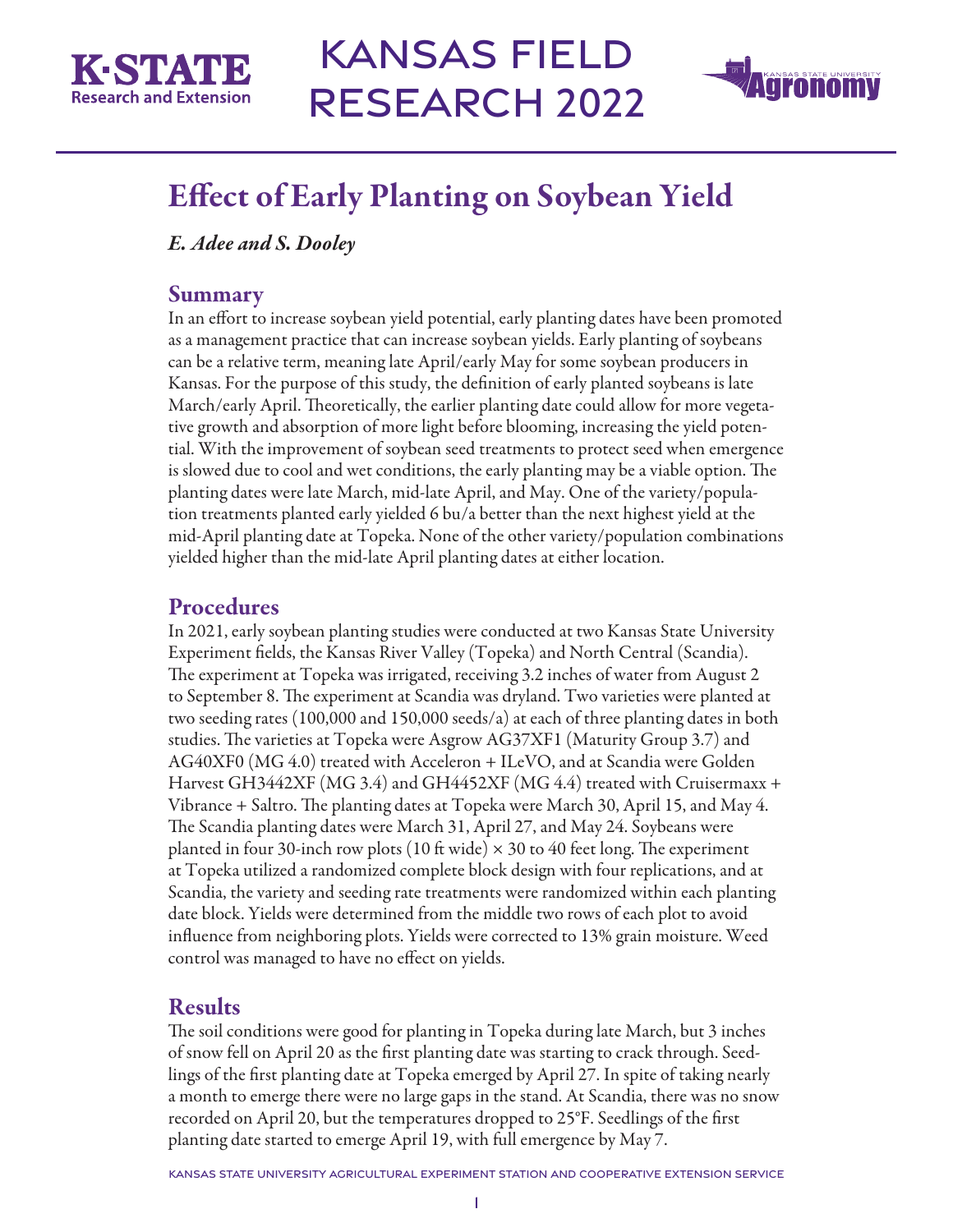### Kansas Field Research 2022

The highest yield of 80 bu/a was with the shorter season variety planted March 30 at 150,000 seeds/a at Topeka, and the lowest yield was with the shorter season variety planted May 4 at 100,000 seeds/a (Figure 1). Yields of any of the variety/seeding rate/ planting date combinations showed no significant difference between the high and low yielding treatments.

At Scandia, there was little yield response to planting date (Figure 2). There was no yield advantage for planting any of the variety/seeding rate treatments in late March (Figure 2). Generally, the highest yields were with the April 27 planting date, although the high population, shorter MG variety yielded higher at the May 24 planting date.

While caution should be used in making conclusions from this limited data set, it was shown that there can be a very positive yield response to planting soybeans in late March/early April for certain variety/seeding rate combinations. For most variety/ seeding rate treatments, there was no major yield loss due to early planting. Further research is needed to determine if these trends for yield response are consistent. An additional study could be to identify the varieties that respond with increased yield due to the early planting date more consistently than other varieties.

*Brand names appearing in this publication are for product identification purposes only. No endorsement is intended, nor is criticism implied of similar products not mentioned. Persons using such products assume responsibility for their use in accordance with current label directions of the manufacturer.*



Figure 1. Effect of soybean planting date with soybean varieties of different maturity groups, planted at two seeding rates, on yield at Kansas River Valley Experiment Field, Topeka, 2021.